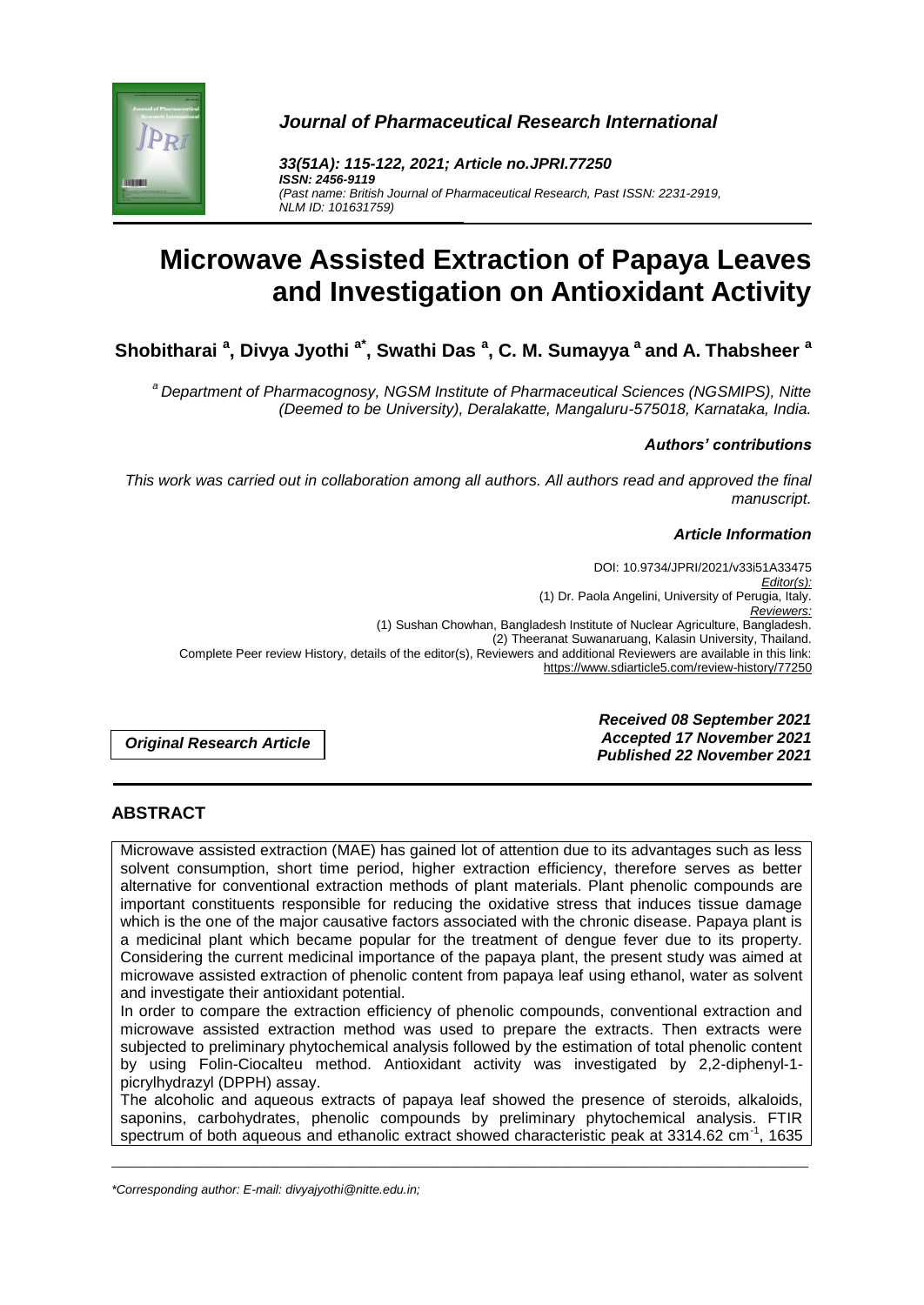cm<sup>-1</sup> which provide evidence for presence of phenolic compounds. The total phenolic content of the alcoholic and aqueous leaf extracts from MAE was found to be 43.58mg and 80.58 mg/g papaya leaf powder of the Gallic acid equivalent (GAE), respectively. Aqueous solvent was found to be suitable for extraction of phenolic content from papaya leaf and Microwave assisted extracts showed higher phenolic content and therefore potential antioxidant activity. Therefore, papaya leaf is a good candidate to be used as a natural antioxidant for the treatment of various diseases.

*Keywords: Papaya; Anti-oxidant; Total phenolic content; phytochemical analysis; UV spectroscopy; FTIR; DPPH assay.*

# **1. INTRODUCTION**

In recent years, global trend is increasing towards the use of natural antioxidant in the area of food science and complementary medicines in comparison with synthetic antioxidants which are toxic to human health [1]. Plants acts as rich source of natural antioxidants due to the presence of secondary metabolites mainly polyphenolic compounds and flavonoids. Phenolic compounds acts as a reducing agents due to their redox potential, thereby acting as antioxidants, thereby have important role in lipid peroxidation [2]. Several extraction techniques such as Microwave extraction (MAE), supercritical fluid extraction, solvent extraction, Soxhlet extraction, refluxation methods are used for extraction of antioxidant constituents such as Polyphenolic compounds from Plant [3-6]. Among these MAE is popularly being used due to its higher efficiency of extraction [7]. Many reports have shown that MAE has more extraction potential than conventional method of extraction [8,9].

*Carica papaya*, commonly known as papaya belonging to the family Caricaceae, is a small, sparsely branched tree which is usually five to ten m tall with a single stem, spirally arranged leaves at the top of the trunk. . Young leaves of papaya are used for the treatment of jaundice, urinary complains, urinary tract infection, gonorrhoea, dressing wounds, vermifuge in colic, fever, beriberi etc [10]. Papaya leaf extract were also reported to have antimalarial and antiplasmodial activities [11]. Significant use of leaf juice is found to be the capability to increase platelets and WBC and also repairs the liver [12]. Papaya leaf consist of many active constituents such as papain, chymopapain, cystatin, tocopherol, ascorbic acid, cyanogenic glucoside, flavonoids and glucosinolates [13]. Carpaine, dihydrocarpaine, and cyanogenic glycoside are the other active components of alkaloid family. Bitter taste of papaya leaves is due to the presence of pseudocarpaine and

dehydrocarpaine [14]. Papaya also contains<br>important flavonoids namely kaempferol, important flavonoids namely kaempferol, myricetin, quercetin etc [15].

The extract and isolated constituents of plant are known to possess various biological activities such as anti-hyperlipidemic, antidiabetic, antiinflammatory and also act as free-radical scavengers. Further it has been proven that free radicals play a key role in the development of metabolic disorders and thereby affects the quality of life [16]. Various researchers have reported that phenolic compounds and flavonoids are one of the important secondary metabolites which act as very potent free radical scavengers. Phenolic compounds act as a reducing agent due to their redox potential, thereby acting as antioxidants [17]. Hence phytoconstituents with high amount of phenolic compounds are known to show protective effects in biological system against oxidative stress. Hence considering the medicinal importance of papaya leaf, in the current study an effort was made to extract the phenolic compound by MAE including investigation of antioxidant potential of the extract.

## **2. MATERIALS AND METHODS**

# **2.1 Collection and Preliminary Processing of Plant Material**

Fresh green leaves of *Carica papaya* were collected from locality of Surathkal, Mangalore. The plant was identified and authenticated by an expert botanist at St. Aloysius College, Mangalore. The leaves were washed thoroughly with distilled water and then chopped into pieces.

## **2.2 Extraction of Plant Material**

Extracts of the papaya leaves were prepared separately by conventional method (Refluxation) and by microwave assisted extraction (MAE) method.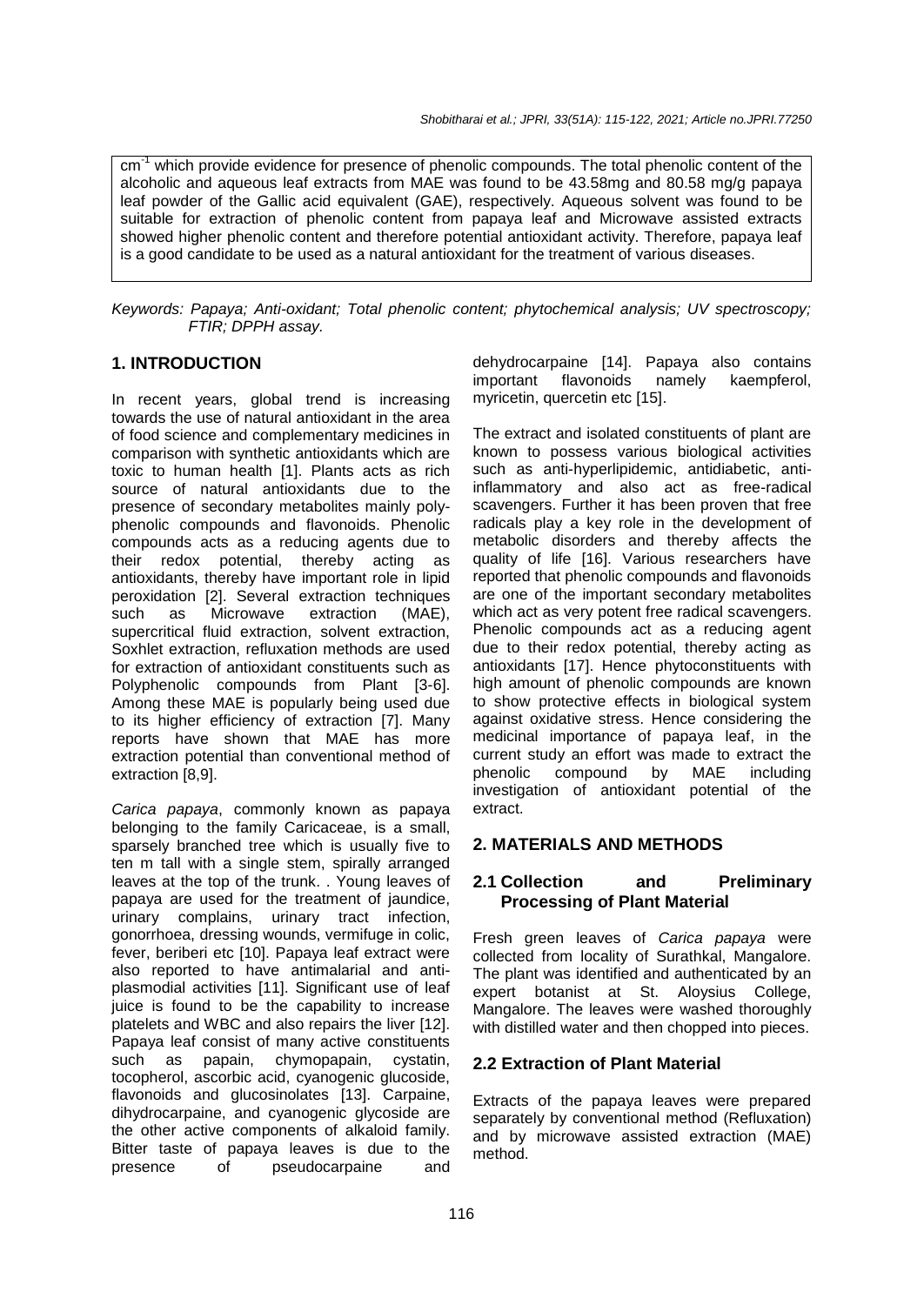Aqueous and ethanolic extracts were prepared separately by subjecting 10gms of chopped leaves to refluxation for a period of 8 hours with 200 ml of distilled water and ethanol respectively as the solvents.

Microwave Assisted Extraction (MAE) was done by using 10 grams of the leaves was in a microwave oven (CATA-R) working at a 800W irradiation power and 2450MHz frequency. MAE was done using ethanol and water as solvent at a temperature of 50°C for a period of 5mins [18].

After the extraction, solutions were filtered, filtrate was evaporated and concentrated using rotary flash evaporator to get dry extracts. The extracts obtained by soxhlation and MAE compared for the percentage yield and amount of phenolic content, thereby indicating their antioxidant activity.

After the extraction, solutions were filtered; filtrate was evaporated and concentrated using rotary vacuum evaporator to get dry extracts. The percentage yields of aqueous and ethanolic extracts were calculated.

## **2.3 Preliminary Phytochemical Screening (Qualitative Analysis)**

All the papaya leaf extracts of were subjected to various phytochemical tests to determine the presence of various phyto-constituents [19].

# **2.4 Estimation of Phenolic Content**

Phenolic content in papaya leaf extracts were estimated by Folin-Ciocalteau method [20]. Test solution was prepared by taking 100mg of extract was dissolved in 100ml of phosphate buffer (pH 6.8). 10ml of the above solution and diluted up-to 100ml with phosphate buffer. From this 4ml was transferred to 25ml volumetric flask to which 1.25ml of FC reagent and 2.5ml of sodium carbonate was added. The final mixture volume was adjusted with distilled water. For the calibration curve, Gallic acid was used as standard and standard solution of 50μg/ml was prepared in phosphate buffer (pH 6.8). Aliquots of 2, 4, 6, 8, 10 and 12 ml were taken in 6 different 25ml volumetric flasks from the stock solution. Into each, 1.25 ml of Folin-Ciocalteau reagent and 2.5ml of 20% sodium carbonate. The resulting blue colour was evaluated for<br>absorbance at 765 nm on UV-Visible absorbance at 765 nm on spectrophotometer (Shimadzu 1700) after keeping in dark at room temperature for 30 min.

Using the linear equation obtained from the standard plot, the phenolic content was estimated and depicted as gallic acid equivalent per gram of the plant material.

# **2.5 Fourier Transfer Infrared Spectroscopy**

Fourier Transform Infrared spectroscopy can be considered as a powerful tool for identifying functional groups present in compounds. Extract from MAE was encapsulated in KBr pellet of FT-IR to prepare translucent sample discs. The spectrum of these samples was recorded using Bruker FTIR spectrophotometer.

## **2.6 Determination of Antioxidant Activity by DPPH Assay**

The radical scavenging activity was determined by the use of DPPH free radical [21]. Ascorbic acid was used as a standard by dissolving 10mg in 10ml of methanol as diluent. Serial dilutions were prepared using 10 μl, 20 μl, 30 μl, 40 μl and 50 μl of this standard and the volume made up-to 50 μl using methanol. To these 100 μl of DPPH was added and the absorbance was noted at a wavelength of 517nm after 30 minutes of incubation against blank taken as 50 μl of the diluent (methanol). The test solutions were also prepared in a similar manner using 10mg of the 4 plant extracts and dissolving in 10ml of methanol. 100 μl of DPPH reageant and 50 μl of methanol were used as the control. Using the following equation, the percentage inhibition activity was calculated:

% Inhibition = [(*Ao-A1)/Ao*] x 100………….(i)

Where *Ao* stands for the absorbance of the control, and *A1* denotes the absorbance of the extract/ standard.

## **3. RESULTS AND DISCUSSION**

#### **3.1 Extraction of Plant Material and Phytochemical Analysis**

Aqueous and ethanolic extracts of papaya leaf were prepared by refluxation method. The yield of ethanolic and aqueous extract was found to be 4.05%and 6.6% respectively. The yield of the leaf extract of from MAE was found to be 26.67% and 46.45% using ethanol and water as solvents respectively. MAE produced the higher yield in comparison to refluxation method because MAE offers a rapid delivery of energy to a total volume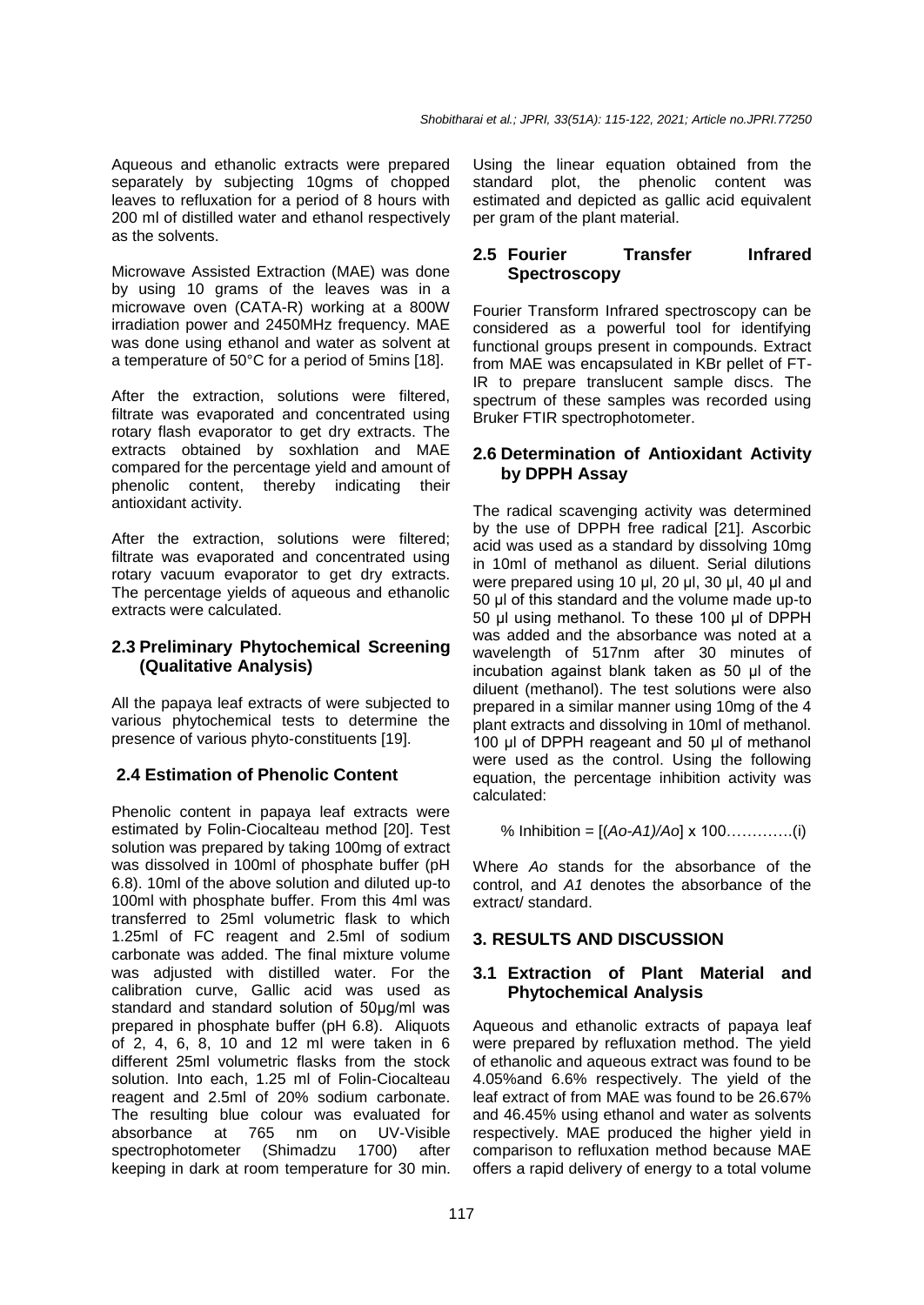of the solid matrix, efficiently and homogenously. Because natural moisture present within the plant absorbs microwave energy, cell disruption is promoted by internal superheating, which facilitates desorption of active constituents from the matrix thus improving the final yield [22].

Preliminary phytochemical analysis of papaya leaf extract confirmed the presence of steroids, alkaloids, saponins, carbohydrates, phenolic compounds.

#### **3.2 Estimation Total Phenolic Content by Folin-Ciocalteau Method**

Amount of polyphenolic content in papaya leaf extracts were estimated by applying the Folin-Ciocalteu method where gallic acid is opted as<br>the standard. Absorbance of different the standard. Absorbance of different concentration of gallic acid solutions was measured at 765 nm for preparation of standard plot which is shown in Fig. 1.

From the calibration equation, Refluxation method resulted in extraction of 39.58 mg and 65.58 mg/g Gallic acid equivalent (GAE)of polyphenolic content from papaya leaf extracts by using ethanolic and aqueous solvents respectively.

Ethanolic and Aqueous extracts obtained from MAE produced 43.58mg and 80.58 mg/g Gallic acid equivalent (GAE) of polyphenolic content respectively. Hence MAE using aqueous solvent was found to be superior for getting high

extraction efficiency of phenolic content than refluxation method. The MAE system has been used in the extraction of several phytochemicals, including polyphenols, where it seems to provide a good yield of polyphenols in less time and consuming fewer solvents. MAE technique for polyphenols extraction depends on the type of material, solvent type and purity, power and time of microwave application, available sample surface area, as well as the operating temperature. The most critical factor is the type of sol-vent as its effects cut across the whole process, ranging from the solubility of the target components to the process efficiency. Hence, the solvent must be selected with care by considering both its affinity to the target compounds and its microwave energy absorption capability [23]. Numerous reports state that aqueous mixtures of organic solvents are the most suitable for extraction of phenolic compounds from plant sources. Different plant material requires different solvent type for maximum extraction of phenolic compounds [24]. The aqueous solvent was found to be suitable for extraction of phenolic compounds from papaya leaves.

#### **3.3 Fourier Transfer Infrared Spectroscopy**

The FTIR analysis of extracts obtained from MAE was done to determine the important functional groups present. FTIR spectrum of Parijata and Tamarind leaf extracts are shown in Figs. 2 & 3.



**Fig. 1. Standard plot of gallic acid in phosphate buffer pH 6.8 at 765 nm**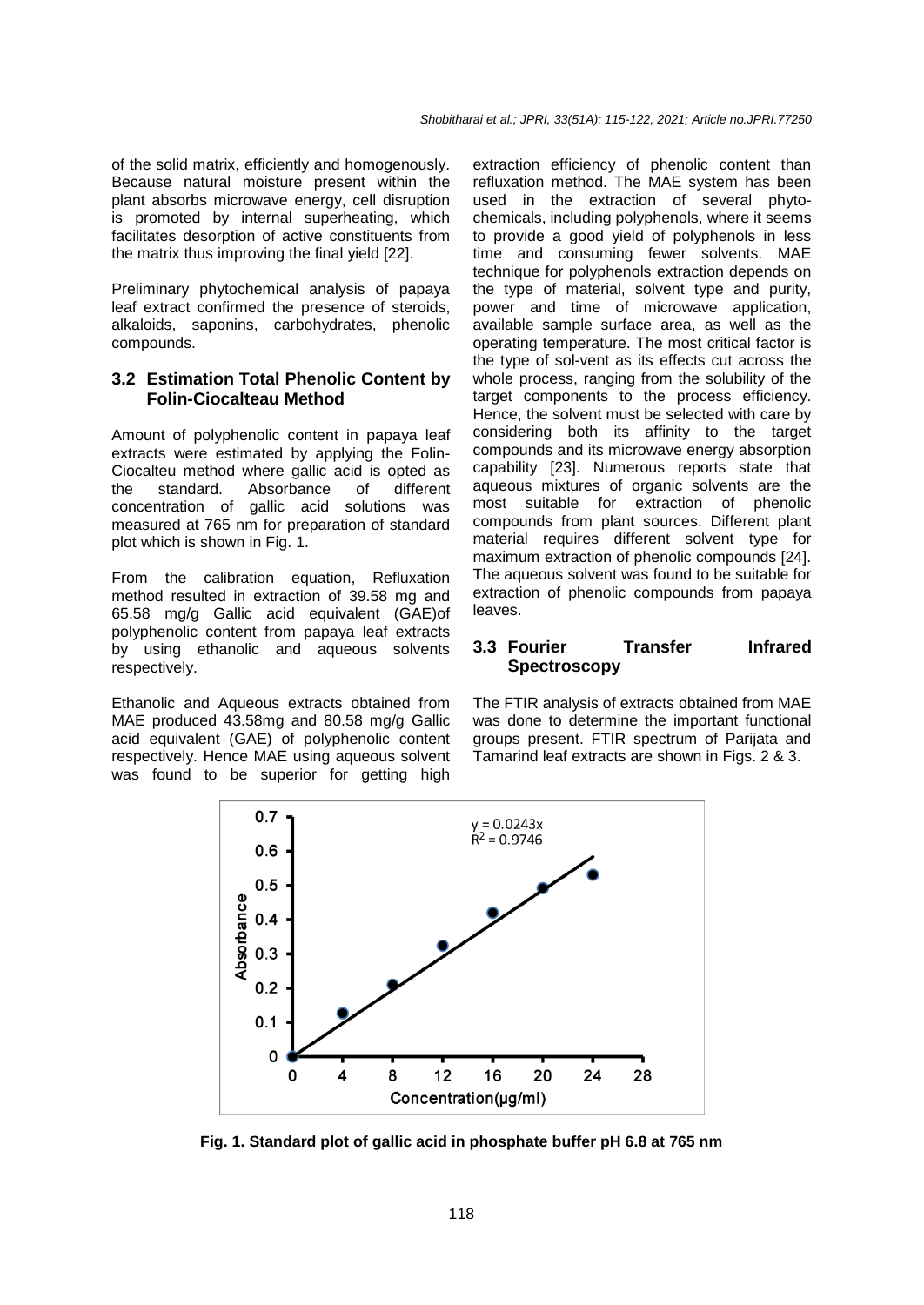

**Fig. 2. FTIR spectrum of papaya leaf ethanolic extract obtained by MAE**



The FTIR spectrum of both aqueous and ethanolic leaf extract shows characteristic band at 3342 cm-<sup>1</sup> corresponds stretching vibration of –OH and-H bonded alcoholic and phenolic groups. Band at 1638 mainly due to aromatic C=C and C=O vibrations [25].

# **3.4 DPPH Radical Scavenging Activity**

Free radical scavenging activity using the DPPH method of different concentration of papaya leaf

extracts are shown in Table 1. Result showed that as the concentration of the extracts was increased, DPPH radical scavenging activity also increased. At highest concentration (100µg/µl), papaya aqueous extracts obtained from MAE showed higher percentage of DPPH scavenging activity i.e.75.08%. Extracts. The extracts from MAE showed higher polyphenolic content and this can be correlated with their antioxidant activity. The antioxidant property of plant extracts is generally attributed to phenolic compounds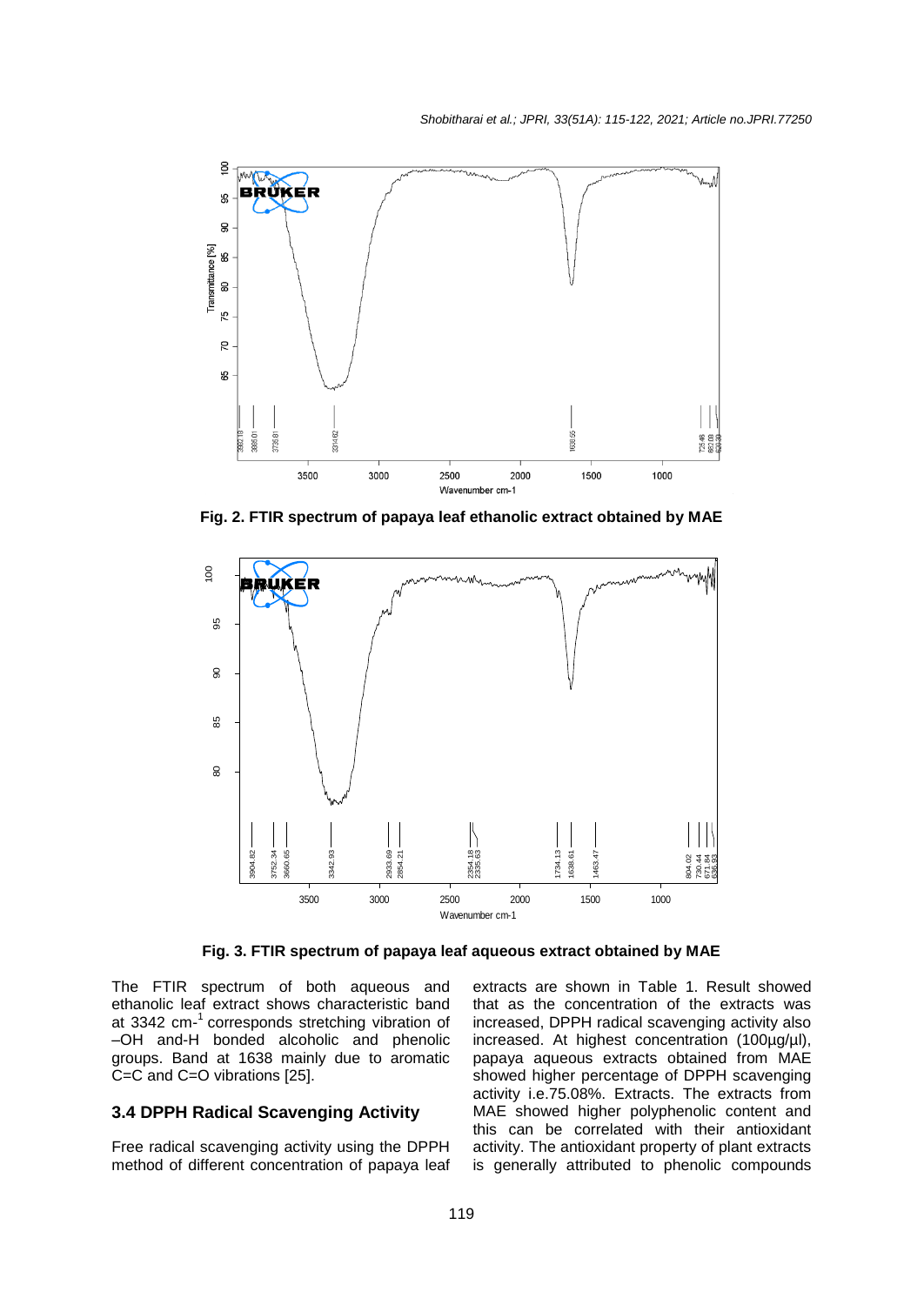| <b>Samples</b>                             | <b>Concentration</b> | % DPPH                     |
|--------------------------------------------|----------------------|----------------------------|
|                                            | µg/µl                | <b>Scavenging activity</b> |
| Aqueous extracts from MAE                  | 20                   | 32.30                      |
|                                            | 40                   | 40.90                      |
|                                            | 60                   | 67.47                      |
|                                            | 80                   | 73.19                      |
|                                            | 100                  | 75.08                      |
| Ethanolic Extracts from MAE                | 20                   | 9.20                       |
|                                            | 40                   | 23.78                      |
|                                            | 60                   | 37.24                      |
|                                            | 80                   | 49.11                      |
|                                            | 100                  | 68.53                      |
| <b>Aqueous Extracts from Refluxation</b>   | 20                   | 12.11                      |
|                                            | 40                   | 32.29                      |
|                                            | 60                   | 38.60                      |
|                                            | 80                   | 49.46                      |
|                                            | 100                  | 65.34                      |
| <b>Ethanolic Extracts from Refluxation</b> | 20                   | 8.207                      |
|                                            | 40                   | 21.60                      |
|                                            | 60                   | 35.67                      |
|                                            | 80                   | 41.78                      |
|                                            | 100                  | 56.78                      |

**Table 1. Antioxidant activity of papaya leaf extracts by DPPH assay**

because they can neutralize the free radicals by their multifunctional properties such as hydrogen donating, reducing, metal chelating, and singlet oxygen quenching properties. They also terminate the free radical chain reaction by forming a relatively stable phenoxy-radical intermediate [26].

## **4. CONCLUSION**

Papaya leaves contain appreciable quantity of phenolic content, and act as potent free radical scavenger, hence it can be used as a source of natural antioxidants which will have higher potential in the treatment of various diseases arising due to involvement of free radical and hence could lead to a new field of future research. In comparison to refluxation method, MAE showed higher extraction efficiency for phenolic compound and hence showing higher antioxidant potency. It has been proved that polarity of the solvent, nature of the extracted compounds and extraction process highly affects therapeutic activities of the plant extracts. The antioxidant behaviour of the plant mainly depends on the amount of phenolic content and it enhances the total antioxidant capacity of medicinal plants.

# **CONSENT**

It is not applicable.

#### **ETHICAL APPROVAL**

It is not applicable.

## **ACKNOWLEDGEMENT**

I am thankful to Nitte University and NGSM institute of pharmaceutical sciences for providing all the facilities and requirement for carrying out this work.

## **COMPETING INTERESTS**

Authors have declared that no competing interests exist.

#### **REFERENCES**

- 1. Sofidiya MO, Odukoya OA, Familoni OB, Inya-Agha SI. Free radical scavenging activity of some Nigerian medicinal plants. Planta Medica. 2006;72(11):171.
- 2. Correia Da Silva TB, Souza VK, Da Silva AP, Lyra Lemos RP, Conserva LM. Determination of the phenolic content and antioxidant potential of crude extracts and isolated compounds from leaves of *Cordia multispicata* and *Tournefortia bicolor*. Pharmaceutical biology. 2010;48(1):63-9.
- 3. Sandeep DS, Nayak P, Nayana K, Nasiha, Alfish N, Kumar N, Kumar A. Developing anti-dandruff shampoo formulations using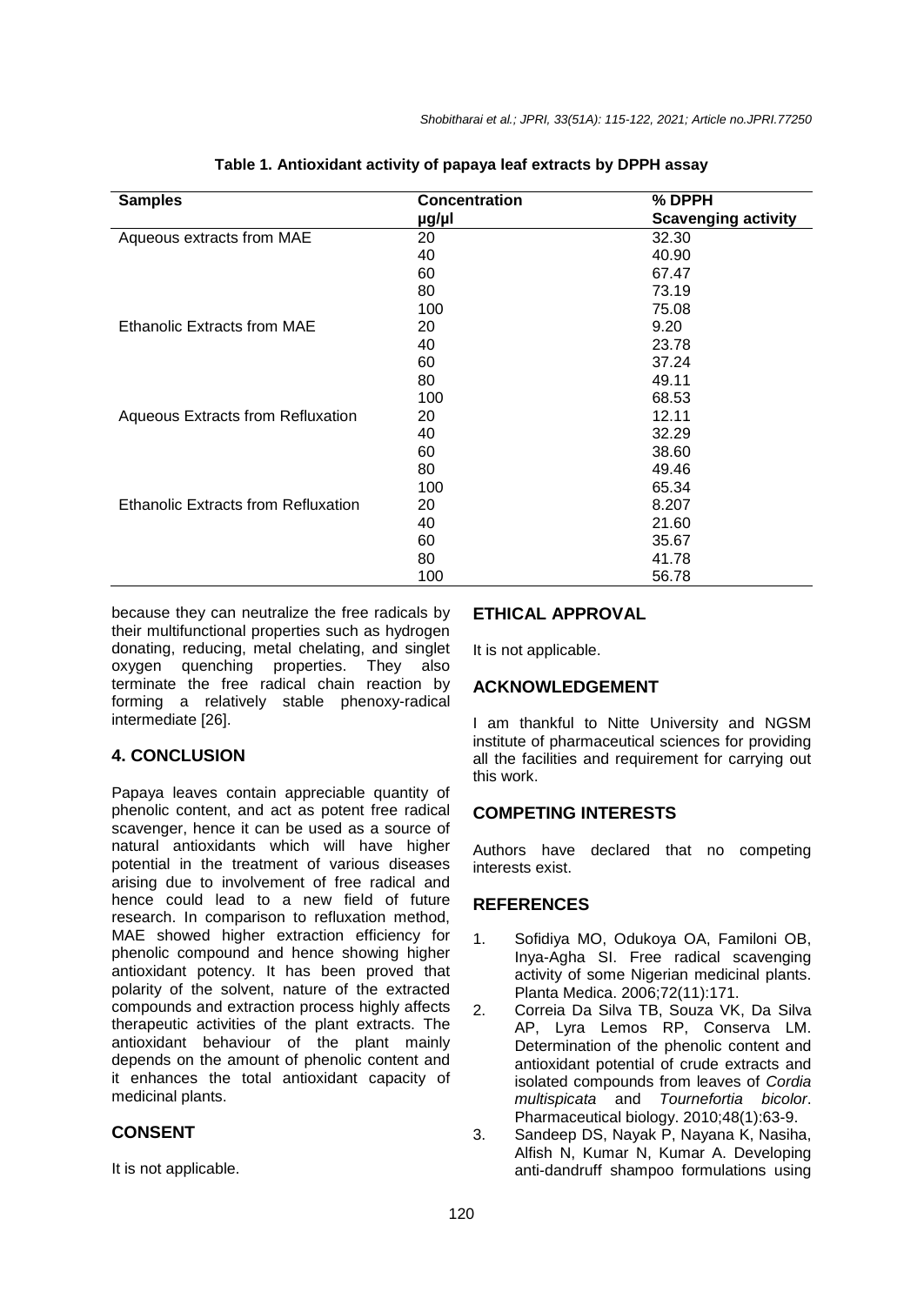different Indian plant Herbs- An Ecofriendly Hair care Cosmetic. Journal of Xi'an Shiyou University, Natural Science Ed. 2021;17(9):684-693.

- 4. Reshma R, Achala B, Rajesh KS, Harish , Raman R. Evaluation of Anti-venom Activity of Leaf Extract of *Wedelia trilobata*. Journal of Xi'an Shiyou University, Natural Science Ed. 2021;17(9):609-613.
- 5. Hashif A, Khandige PS, Nayak P.Evaluation of antidepressant activity of Garcinia cambogia on experimentally induced depression in Mice. Journal of Xi'an Shiyou University, Natural Science Ed. 2021;17(9):55-60
- 6. Olivia J, Varghese, Shetty P, Sharanya M. Skeletal muscle relaxant potential of Annona reticulata L. leaf extractin swiss albino mice a preclinical study. Journal of Xi'an Shiyou University, Natural Science Ed. 2021;17(9):673-683
- 7. Ganzler K., Salgo A., Valko K. Microwave extraction-a novel sample preparation method for chromatography. J. Chromatogr*.*1986;371:299–306.
- 8. Pan X, Niu G, Liu H. Microwave-assisted extraction of tea polyphenols and tea caffeine from green tea leaves. Chem. Eng. Process*.* 2003;42:129–133.
- 9. Hong N, Yaylayan VA, Raghavan GSV, Paré JRJ, Bélanger JMR. Microwave assisted extraction of phenolic compounds from grape seed. Nat. Prod. Res. 2001;15:197–204.
- 10. Kirtikar KR, Basu BD. Indian Medicinal Plants. 2nd ed.Dehradun. International Book Distributers. 1998;1097-99.
- 11. Udoh OD, East S. Determination of essential and nonessential metals concentration in papaya (*Carica papaya*) seeds, leaves and supporting soil of odoshakiso district in South East Oromia region, Ethiopia. Int J Res in Pharm Chem. 2014;4(1):202-16.
- 12. Noriko O, Nam HD, Emi K, Akira K, Sathoshi I, Chikao M. Aqueous extract of *Carica papaya* leaves exhibit anti-tumour activity and immunomodulatory effects. J Etnopharmacol. 2010;27:760-67.
- 13. Vyas SJ, Khatri TT, Ram VR, Dave PN, Joshi HS. Biochemical constituents in leaf of *Carica papaya* - ethnomedicinal plant of Kachchh region. Int Lett Natural Sci. 2014;12:16–20.
- 14. Prasetya AT, Mursiti S, Maryan S, Jati NK.Isolation and identification of active compounds from papaya plants and

activities as antimicrobial. Materials Sci Eng. 2018;349:1-6.

- 15. Nugroho A, Heryani H, Choi JS, ark HJ. Identification and quantification of flavonoids in *Carica papaya* leaf and peroxynitrite-scavenging activity. Asian Pacific J Tropical Biomed. 2017;7:208–13.
- 16. Gupta M, Mazumder U, Gomathi P, Selvan VT. Antiinflammatory evaluation of leaves of *Plumeriaacuminata*. BMC Complement. Altern. Med. 2006;6(1):1-36.
- 17. Sofidiya M, Odukoya O, Familoni O, Inya-Agha S. Free radical scavenging activity of some Nigerian medicinal plant extracts. Pak.J.Biol.Sci. 2006;9(8):1438-41.
- 18. Jyothi D, Khanum S, Sultana R. Optimisation of microwave assisted extraction of withanolides from roots of Ashwagandha and its comparison with conventional extraction method. International Journal of Pharmacy and Pharmaceutical Sciences. 2010;2(4):46- 50.
- 19. Kokate CK, Purohit AP, Gokhale SB. Pharmacognosy. 10th ed. New Delhi: Nirali Prakashan Pvt Ltd. 1998;92-4.
- 20. Bukhari SB, Bhanger MI, Memon S. Antioxidative activity of extracts from fenugreek seeds (*Trigonellafoenumgraecum*). Pak J Anal Environ Chem. 2008;9(2):78-83.
- 21. Mendonca V , Jyothi D, Gajinkar V, Murthy SR. Microwave assisted extraction of phenolic compounds and investigation on antioxidant activity. Journal of Xi'an Shiyou University, Natural Science Edition. 2021;17(10):232-239
- 22. Jyothi D, X Khanam S, Sultana R. Optimization of microwave assisted extraction of withanolides from roots of ashwagandha and its comparison with conventional extraction method. Int J Pharm Pharm Sci. 2010;2(4):46-50
- 23. Zhang HF, Yang XH, Wang Y. Microwave assisted extraction of secondary metabolites from plants: current status and future directions. Trends Food Sci. Technol. 2011;22:672–688.
- 24. Thamizhiniyan Venkatesan, Young-Woong Choi, Young-Kyoon Kim. Impact of Different Extraction Solvents on Phenolic Content and Antioxidant Potential of *Pinus densiflora* Bark Extract. BioMed Research International, 2019; Article ID 3520675.

Available[:https://doi.org/10.1155/2019/352](https://doi.org/10.1155/2019/3520675) [0675](https://doi.org/10.1155/2019/3520675)